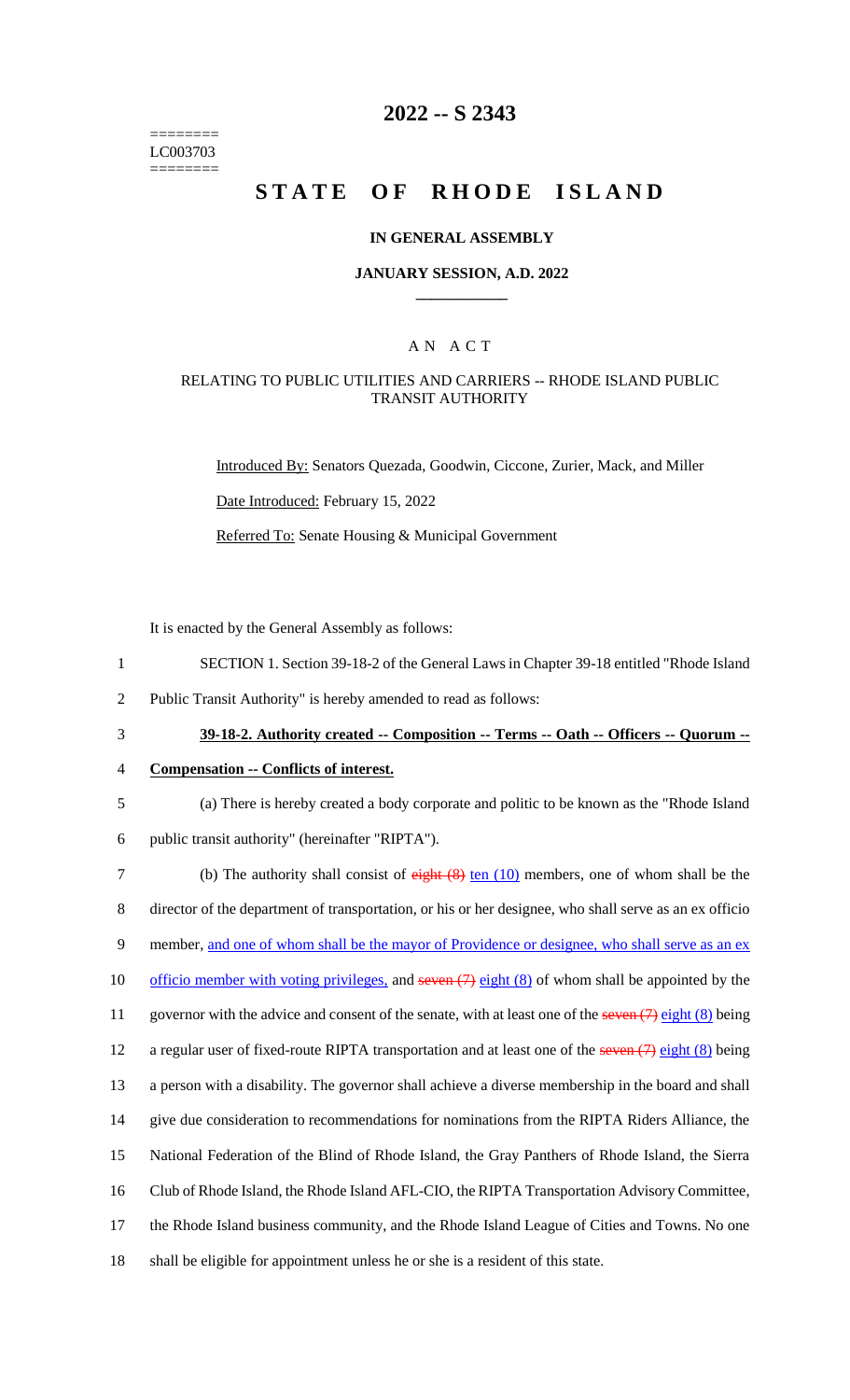(c) Those members of the authority as of the effective date of this act [June 16, 2006] who were appointed to the authority by members of the board of the general assembly shall cease to be members of the authority on the effective date of this act [June 16, 2006], and the governor shall 4 thereupon nominate two (2) members, each of whom shall serve the balance of the unexpired term of his or her predecessor. Those members of the authority as of the effective date of this act [June 16, 2006] who were appointed to the authority by the governor shall continue to serve the balance 7 of their current terms. Thereafter, during During the month of January in each year, the governor shall appoint members to succeed the departing members. The newly appointed members shall serve for a term of three (3) years, commencing on the day they are qualified. In the event of a vacancy occurring in the membership, the governor, with the advice and consent of the senate, shall appoint a member for the unexpired term. Any member of the authority shall be eligible for reappointment. (d) Each member of the authority, before entering upon his or her duties, shall take an oath to administer the duties of his or her office faithfully and impartially, and the oath shall be filed in the office of the secretary of state. (e) The authority shall elect one of its members as chairperson, and shall also elect a

secretary and such other officers as it deems necessary.

18 (f) Four  $(4)$  Five  $(5)$  members of the authority shall constitute a quorum. The affirmative vote of a majority of the members present and voting shall be necessary for any action taken by the authority. No vacancy in the membership of the authority shall impair the right of a quorum to exercise all the rights and perform all the duties of the authority.

 (g) The members of the authority shall receive no compensation, but shall be reimbursed for their actual expenses necessarily incurred in the performance of their duties.

 (h) No member of the authority shall be in the employ of, or own any stock in, or be in any way directly or indirectly pecuniarily interested in any railroad corporation, bus, or street railway company; nor shall any member of the authority personally, or through a partner or agent, render any professional service or make or perform any business contract with or for any company; nor shall any member of the authority, directly or indirectly, receive a commission, bonus, discount, present, or reward from any company.

 (i) Members of the authority shall be removable by the governor pursuant to the provisions of § 36-1-7 and for cause only, and removal solely for partisan or personal reasons unrelated to capacity or fitness for the office shall be unlawful.

 (j) The authority shall conduct a training course for newly appointed and qualified members within six (6) months of their qualification or designation. The course shall be developed by the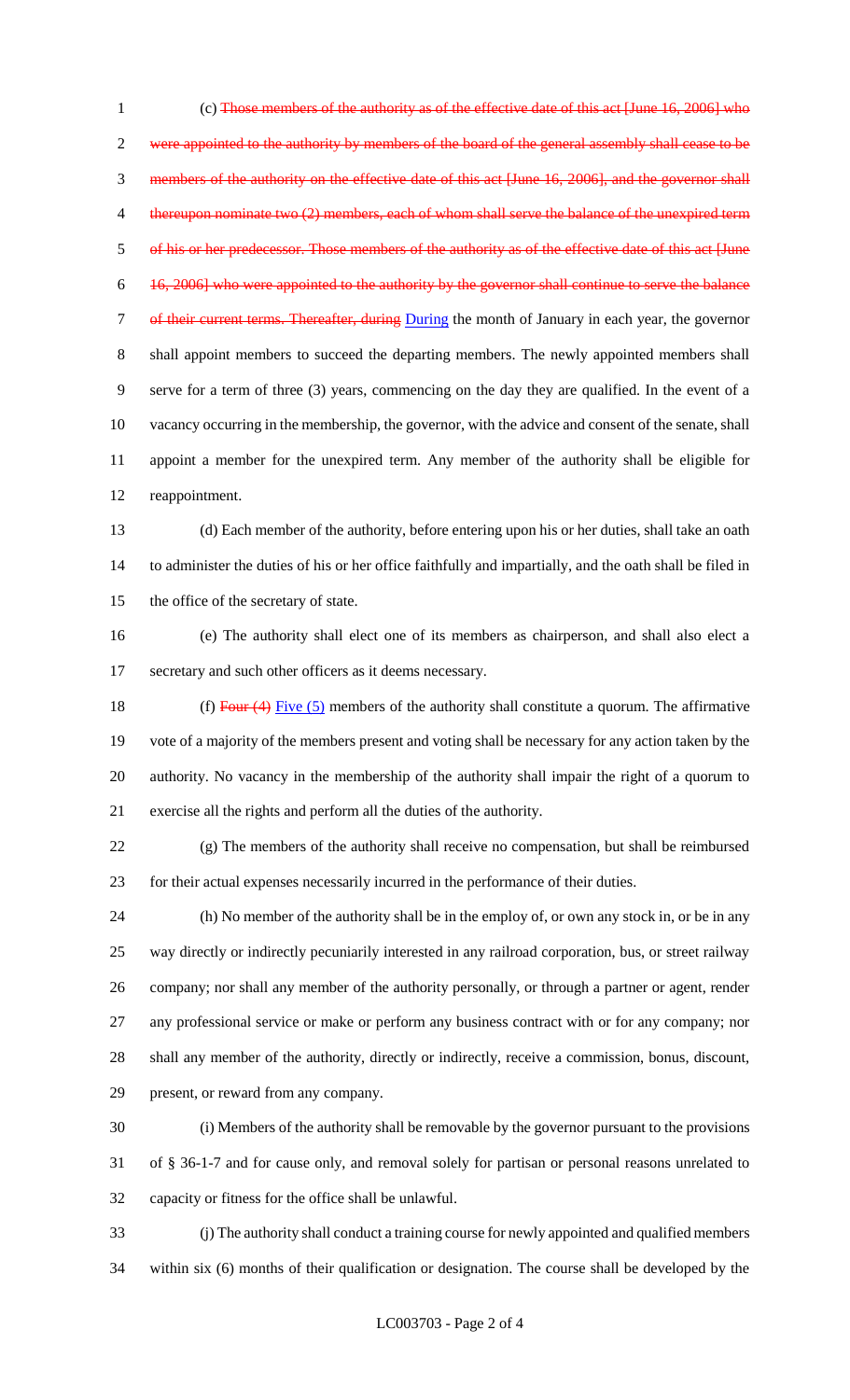general manager of the authority, be approved by the authority, and be conducted by the general manager of the authority. The authority may approve the use of any authority and/or staff members and/or individuals to assist with training. The training course shall include instruction in the following areas: the provisions of chapter 46 of title 42, chapter 14 of title 36, and chapter 2 of title 38; and the authority's rules and regulations. The director of the department of administration shall be responsible for the enforcement of the provisions of this subsection. SECTION 2. This act shall take effect upon passage.

#### ======== LC003703 ========